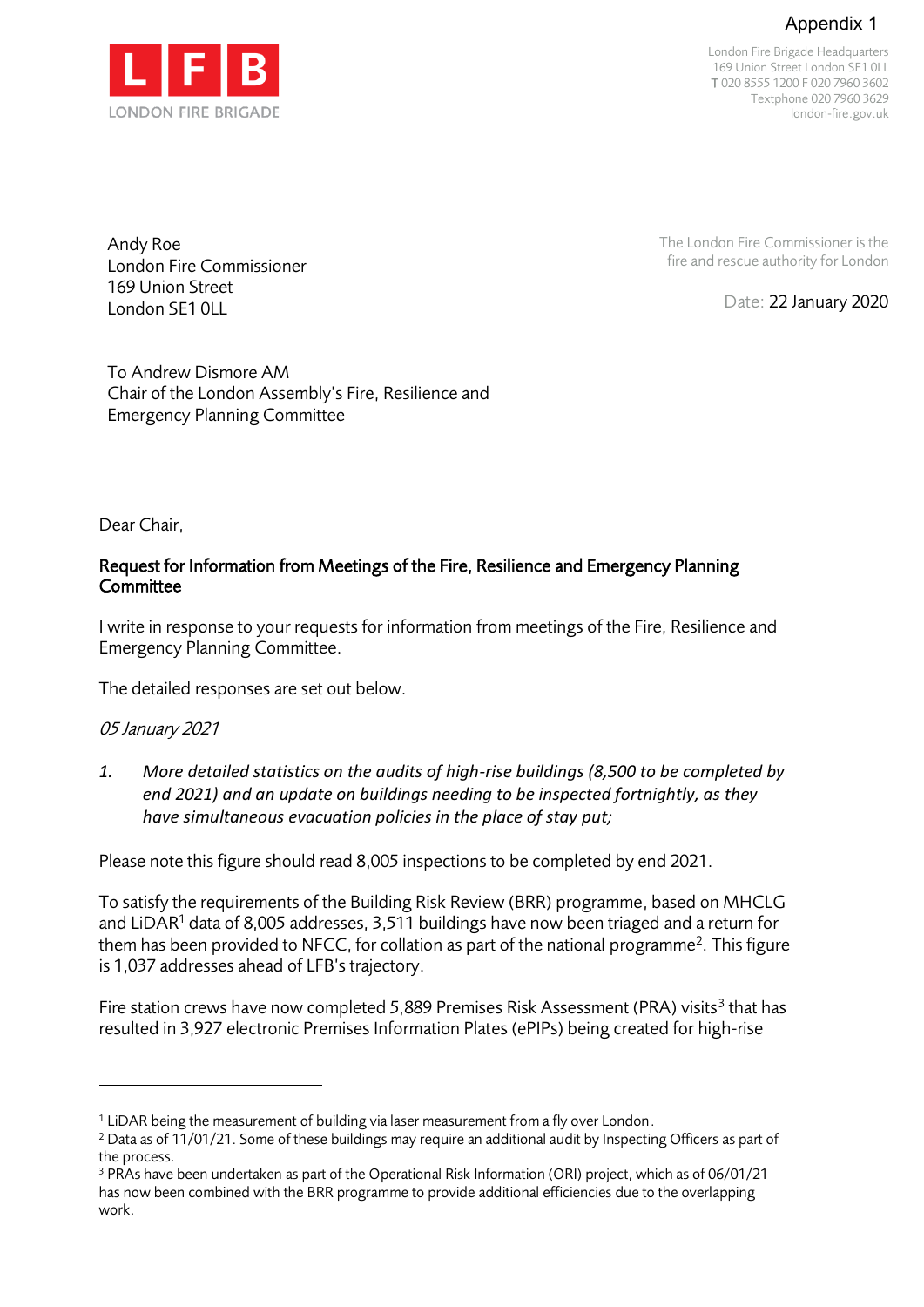buildings and uploaded to the Operational Risk Database (ORD) and/or the Mobile Data Terminal<sup>4</sup> (MDT).

In terms of residential buildings which have had to change the building strategy to 'simultaneous evacuation' from 'stay put', the numbers are changing on a daily basis due to new buildings with issues being identified, or else where remediation has taken place.

The latest data as of 11<sup>th</sup> January 2021, is as follows:

625 Buildings at all heights are listed having been changed from a stay put to a simultaneous evacuation strategy.

Of these, 550 have had a recent fire safety audit and 596 have a PRA in place.

The 75 buildings requiring an audit and the 29 requiring a PRA have already been passed to fire safety and fire station teams for the respective visits to be carried out as a priority.

By tenure type, the breakdown is:

- 61 Local Authority
- 234 Housing Association
- 286 Privately owned
- 44 To be confirmed

The heights of the 625 buildings are:

- 546 Over 18m or 6 floors
- 79 Under 18m or 6 floors (some buildings not classified as high rise, still must change the design strategy due to serious fire safety failings).

The primary reasons for change from a stay put strategy is<sup>5</sup>:

- 147 buildings with ACM cladding (137 are over 18m, or 6 floors; 10 buildings are under 18m or 6 floors)
- 309 buildings with non-ACM cladding issues (272 are over 18m, or 6 floors; 37 buildings are under)

Non-ACM cladding related issues could include other cladding/façade systems such as highpressure laminate (HPL) or expanded polystyrene systems (EPS) as two examples.

For non-cladding related issues, the following breakdown of key points apply:

• 35 buildings have cavity barriers missing/inappropriate (31 are over 18m, or 6 floors; 4 buildings are under)

<sup>4</sup> If the building is considered to be low risk due to factors such as construction and fire safety measures, an ORD entry may not be required and in which case, only an entry on the MDT will be made.

 $5$  Some buildings may have a combination of issues leading to a change of building strategy.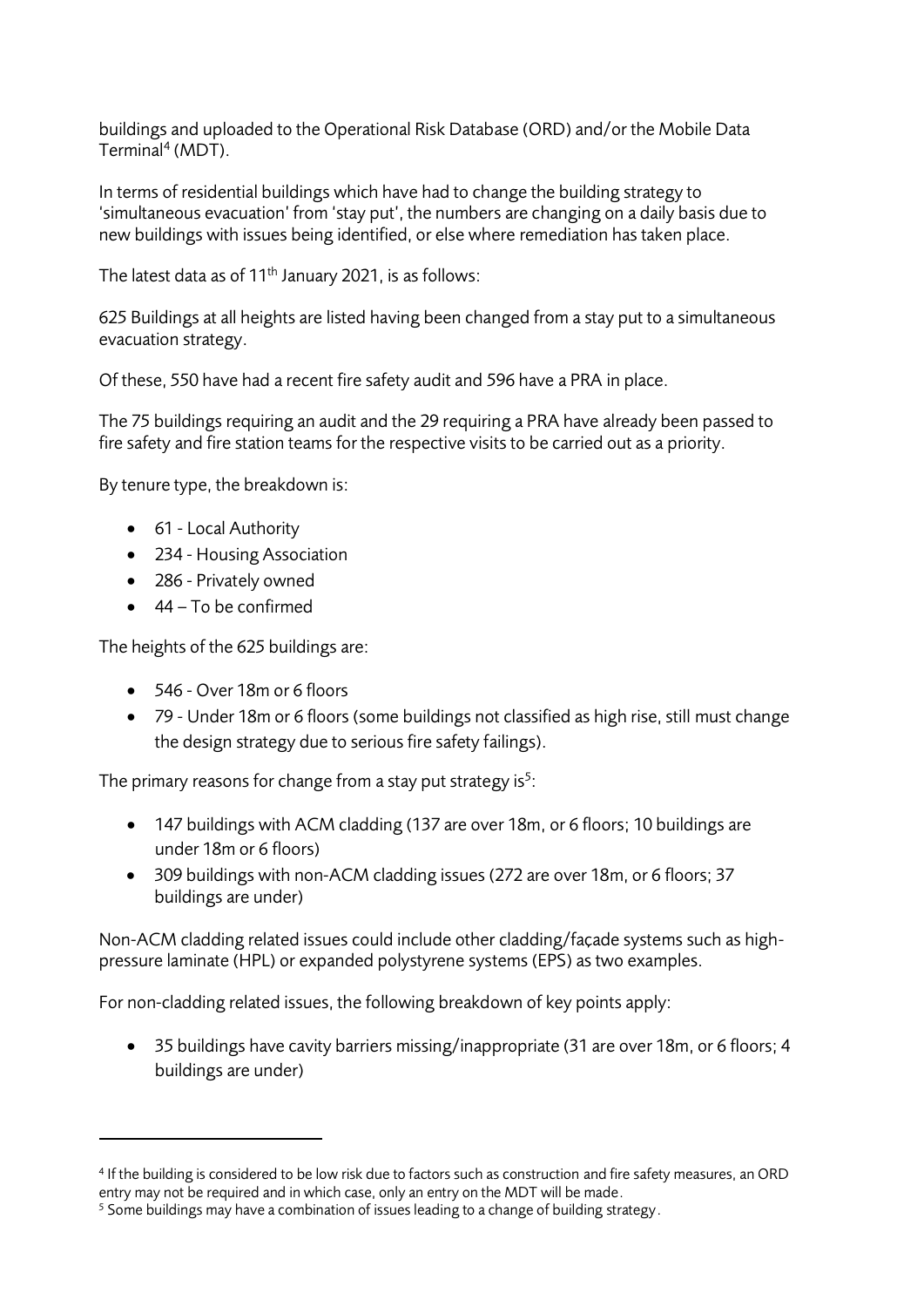- 117 buildings have compartmentation issues (96 are over 18m, or 6 floors; 21 buildings are under)
- 1 building has structural issues (over 18m in height)
- 1 building has ventilation issues (over 18m in height)

A further 15 buildings have moved to a simultaneous evacuation strategy, for reasons yet to be confirmed by officers (8 are over 18m, or 6 floors, 7 are under).

Simultaneous evacuation data in table form:

| ALL Buildings - Over and Under 18m Currently in Simultaneous Evacuation |       |          |           |  |  |  |
|-------------------------------------------------------------------------|-------|----------|-----------|--|--|--|
| As of 11 <sup>th</sup> January, 2021                                    | Total | Over 18m | Under 18m |  |  |  |
| Number of buildings currently on the simultaneous list                  | 625   | 546      | 79        |  |  |  |
| ACM related                                                             | 147   | 137      | 10        |  |  |  |
| Non-ACM cladding issues                                                 | 309   | 272      | 37        |  |  |  |
| Compartmentation issues                                                 | 117   | 96       | 21        |  |  |  |
| Cavity barriers missing/inappropriate                                   | 35    | 31       | 4         |  |  |  |
| Structural issues                                                       | 1     | 1        | $\Omega$  |  |  |  |
| Ventilation not working                                                 | 1     |          | 0         |  |  |  |
| Unknown issues*                                                         | 15    | 8        | 7         |  |  |  |

*2. The global benchmarking data to other comparative international cities.*

We have attached a paper to this letter, which aims to show you how LFB compares to other FRSs serving Global Cities.

If you have any queries, please do not hesitate to contact me.

Yours sincerely,

Andy Roe London Fire Commissioner

C.C. Janette Roker and Philippa Goffe, Senior Policy Advisers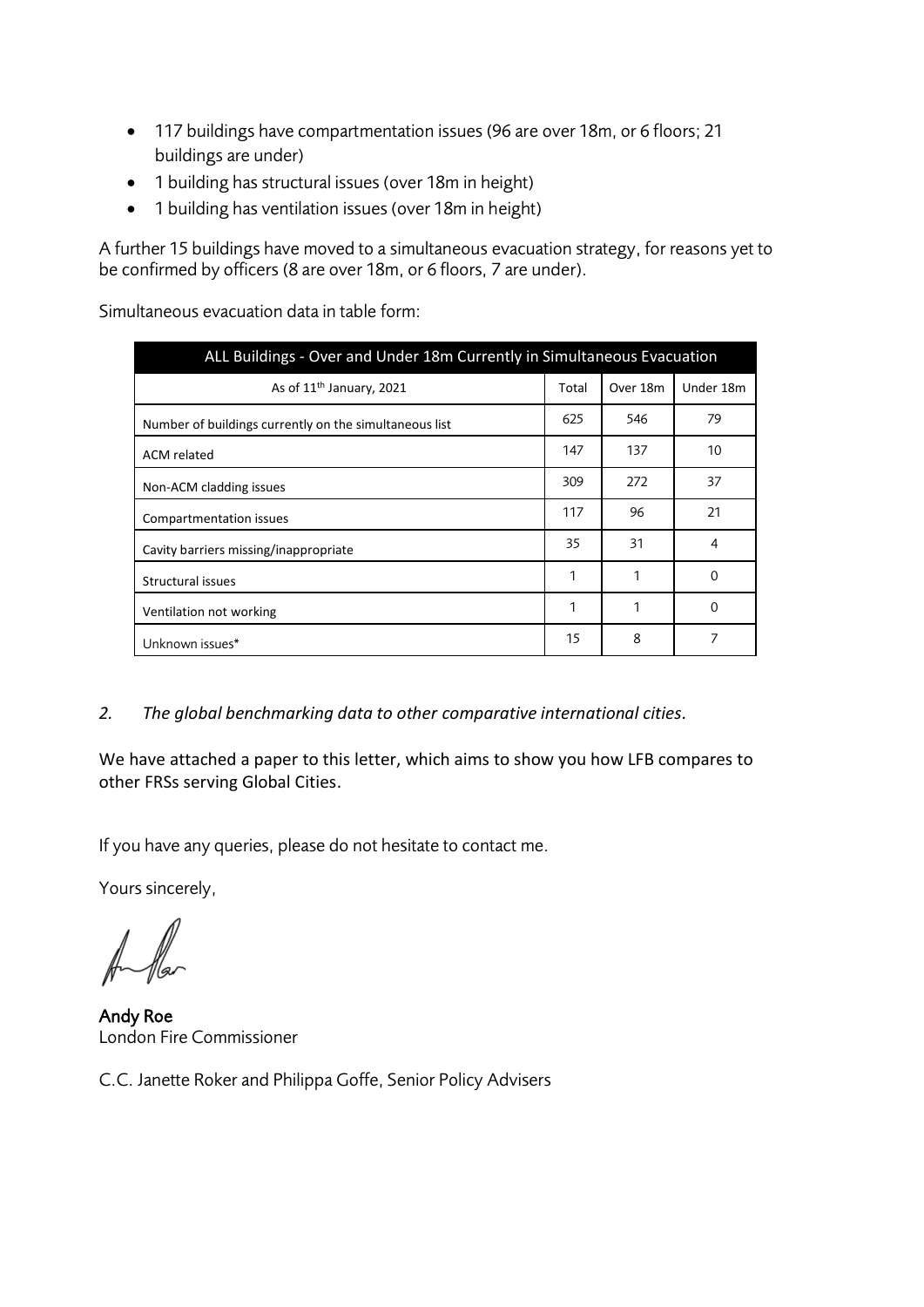# **LFB Global Comparisons**

#### **Introduction**

This paper aims to show how LFB compares, in broad terms, to other FRSs serving Global Cities and is an information paper aimed to increase directors' awareness of the differences and similarities between LFB and other global FRSs.

### **Background**

A "Global City" is a city, which is "a primary node in the global economic network". In simple terms it is a city that through its economy, research and development, cultural interaction, liveability and environment<sup>1</sup> has a global impact. In 2020 London maintained its position in the Global Power Index City 2020<sup>2</sup>, as number one Global City, ahead of New York, Tokyo, Paris and Singapore. Each city faces some significant risks in relation to its inequalities of wealth, its built environment, its exposure to terrorism, economy and power and the three-dimensional nature of the city with its interconnecting airports, rail system and sub surface transport network and London is no exception. As such, London and the cities used in this paper for comparison, have a relatable degree of global risk and significance, which make them a more appropriate comparison then the intra-national comparators, which are normally used.

### **Methodology/scope**

The Global Cities used in this paper have been chosen for a combination of their frequency of appearance in the metrics, which identify Global Cities<sup>3</sup> and the availability of data for these cities combined with the reliability of the sources. Every effort has been made to source the data from primary sources such as the FRS's own reports or a nation's/city's data agency. For this reason, Berlin has not been included due to the lack of reliable information available and the fact that Berlin does not appear in any of the lists identifying Global Cities. Future work may look to include these cities if it is felt they would be of benefit for the user.

It should be noted that although these cities have been chosen due to their similarities regarding their global significance, their FRSs are all structured differently to varying degrees. As such, it should be borne in mind that those base differences have led to the FRSs evolving in different ways, and ultimately into different services. Several comparative factors have been considered and are presented in the subsections below.

#### **Budget allocation**

Each service featured in this paper draws its funding from public money sourced through general taxation. However, there are notable differences in the size of the population which, the service covers and therefore the average amount paid per week by each resident in order to maintain that city's FRS.

| City         | <b>Population covered</b><br>(2019) | <b>Budget billions</b><br>$(2019/20)$ (£) | Cost of FRS per head<br>of population per<br>week (£) | Cost of FRS per head<br>of population per year<br>(£) |
|--------------|-------------------------------------|-------------------------------------------|-------------------------------------------------------|-------------------------------------------------------|
| London       | $8,961,989^{4}$                     | £0.392 $5$                                | £0.84                                                 | £43.74                                                |
| Tokyo        | 13,491,000*6                        | £1.787 $^7$                               | £2.74                                                 | £142.31                                               |
| New York     | 8,336,8178                          | £1.518 <sup>9</sup>                       | £3.50                                                 | £182.08                                               |
| <b>Paris</b> | $6,930,566^{10}$                    | $E0.390^{11}$                             | £0.92                                                 | £48.10                                                |
| Toronto      | $2,731,571^{*12}$                   | $£0.288^{13}$                             | £2.02                                                 | £105.43                                               |
| Hong Kong    | 7,509,200 <sup>14</sup>             | $£0.435^{15}$                             | £1.11                                                 | £57.92                                                |
| Singapore    | 5,770,00016                         | $£0.348^{17}$                             | £1.17                                                 | £60.31                                                |
| Average      | 7,675,878                           | £0.737                                    | £1.76                                                 | £91.41                                                |

**Table 1. FRS's budget represented as a cost per resident.**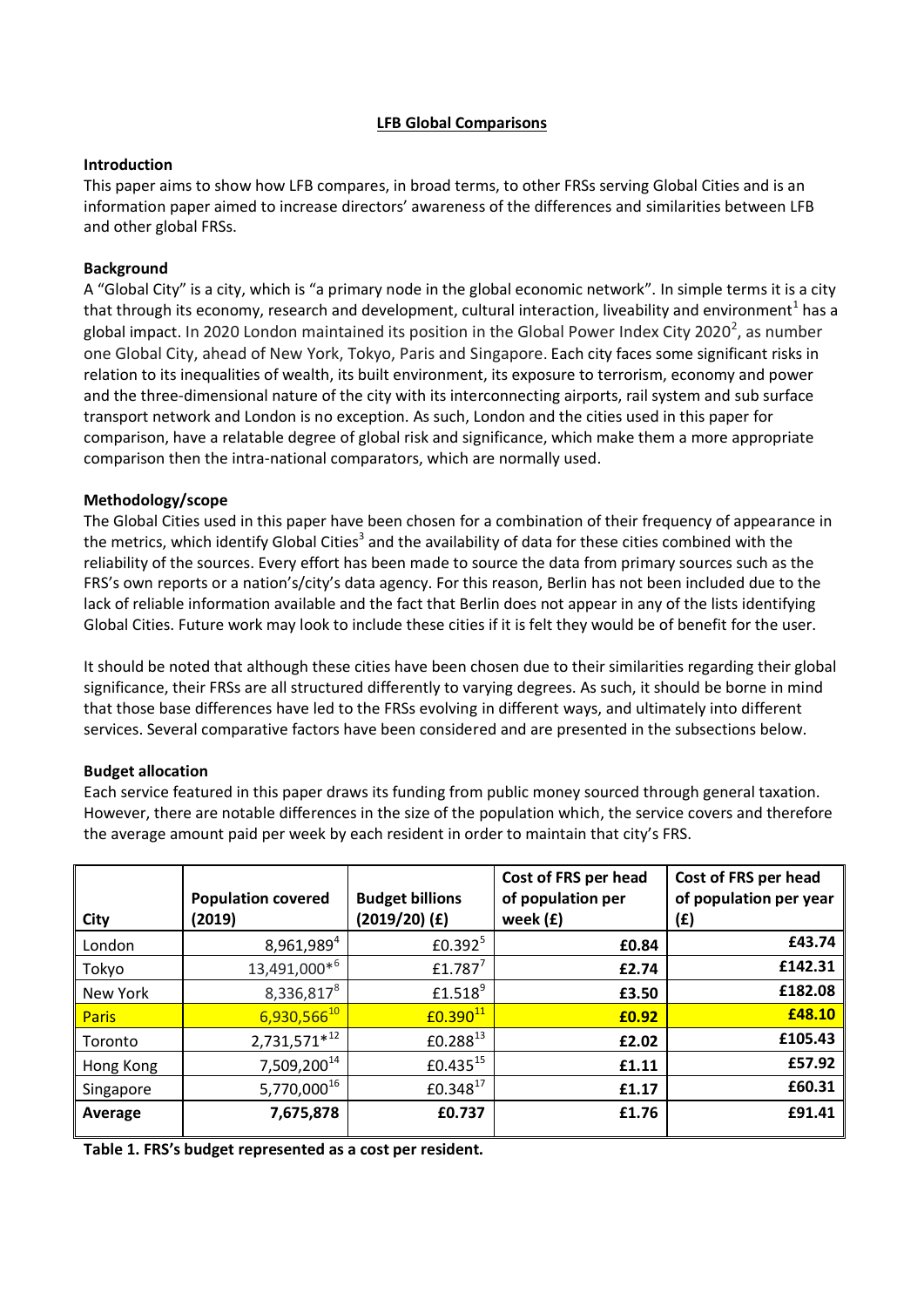\* Tokyo's population is taken from 2015 census and Toronto from 2016 census as it is the most reliable source, most up to date figures estimate Tokyo City's population at closer to 13,849,000 and 2,956,024 respectively.

In comparison with the whole group, LFB's budget is the fourth lowest at £392m. However, when the cost of the FRS is compared per head of population, London is also the cheapest service, costing each resident 84p a week or £43.74 a year. The other services, with the exception of Toronto, referenced in this paper deliver some form of an emergency medical service (EMS) as well as a fire service such as the New York Fire Department (FDNY), which took on EMS in 1996. If the London Ambulance Service's (LAS) budget were included in the costs for London, these figures would become £1.17 per week and £61.03 per year, which would still result in London's services costing the joint lowest per head of population with Singapore. The average across the seven Global Cities is £1.83 per week, and £103.75 a year, with FDNY the most expensive per head of population, at £3.50 per week and £182.08 a year.

| City      | City GDP billions (2018/19) | <b>Budget billions (£)</b> | FRS budget as % of GDP |
|-----------|-----------------------------|----------------------------|------------------------|
| London    | £487 <sup>18</sup>          | $£0.389^{19}$              | 0.08                   |
| Tokyo     | £730 <sup>20</sup>          | $£1.787^{21}$              | 0.24                   |
| New York  | £1,146 $^{22}$              | $£1.518^{23}$              | 0.13                   |
| Toronto   | £234 $^{24}$                | £0.288 <sup>25</sup>       | 0.12                   |
| Hong Kong | £274 <sup>26</sup>          | £0.435 $^{27}$             | 0.16                   |
| Singapore | £448 <sup>28</sup>          | £0.348 <sup>29</sup>       | 0.08                   |
| Average   | £553                        | £0.794                     | 0.14                   |

**Table 2. Size of FRS budget as a percentage of the city's GDP.** 

Note. It has not been possible to get an accurate figure for the GDP of the area that Paris Fire Brigade covers. However, it is reasonable to assume that because the GDP of Paris is generally reported as being lower that London and the FRS's budgets are similar, that Paris spends a greater portion of its GDP on its FRS than London.

When the size of an FRS's budget is compared to the economic output of the city, as measured in Gross Domestic Product (GDP), then it is shown that London represents the joint best value at 0.08 percent of the annual GDP alongside Singapore, whilst the average is 0.14 percent of GDP. Again, if the LAS's budget is included in this then their combined budgets are 0.11 percent of London GDP, which is about 30 percent below the average for all Global Cities. There is overall a trend for size of a Global City's FRS's budget to be relative to the GDP that city generates. Therefore, it could be concluded that the greater the economic risk a city holds, the larger the investment in real terms is invested in its protection.

| City         | Stations/appliance<br><b>locations</b> | 'City' Sq kms     | <b>Number of stations</b><br>per sq kms | Average area station<br>coverage in sq kms |
|--------------|----------------------------------------|-------------------|-----------------------------------------|--------------------------------------------|
| London       | 102                                    | $1,572^{30}$      | 0.06                                    | 15                                         |
| Tokyo        | $81^{31}$                              | $2,191^{32}$      | 0.04                                    | 27                                         |
| New York     | $214^{33}$                             | 786 <sup>34</sup> | 0.27                                    | 3                                          |
| <b>Paris</b> | $71^{35}$                              | $760^{36}$        | 0.09                                    | <b>11</b>                                  |
| Toronto      | $83^{37}$                              | $630^{38}$        | 0.13                                    | 8                                          |
| Hong Kong    | $82^{39}$                              | $1,104^{40}$      | 0.07                                    | 13                                         |
| Singapore    | $50\#^{41}$                            | $725^{42}$        | 0.03                                    | 15                                         |
| Average      | 98                                     | 1,110             | 0.10                                    | 13                                         |

#### **Resource allocation**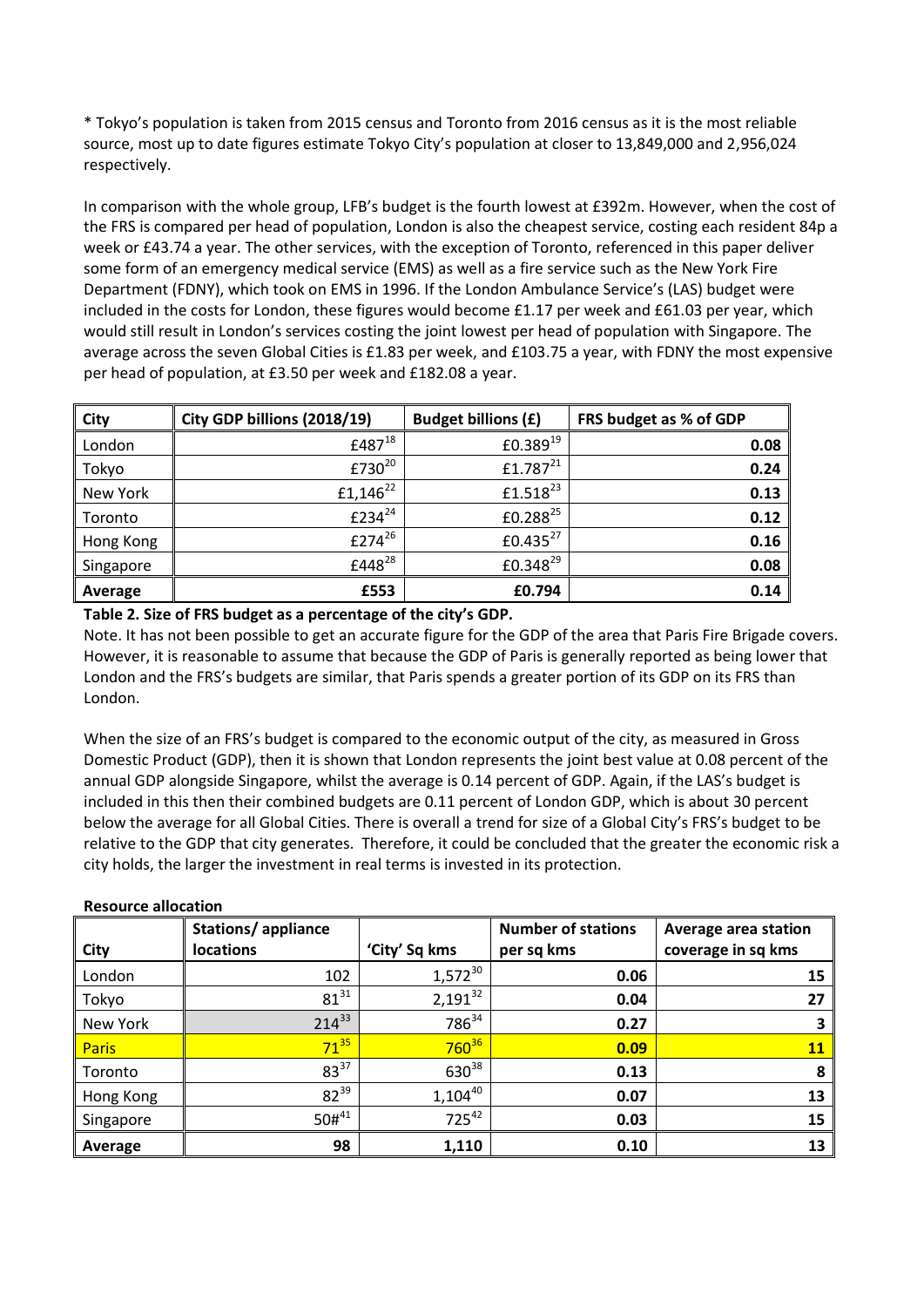# **Table 3. The number of stations compared to the area of coverage (cells shaded light grey indicate information taken from Wikipedia).**

# Singapore has 30 Fire Posts, which each have a Light Fire Attack Vehicle (LFAV) stationed at them. These are strategically located to reduce attendance times and are normally have an ambulance located there as well.

Table 3 shows that London has the second most stations of the seven selected cities. However, London covers the second largest area of all listed cities after Tokyo. In London, each station covers an average area of 15 km<sup>2</sup>, with 0.06 stations per km<sup>2</sup>. The average area across all selected Global Cities covered by one station is 13  $km^2$  which is just below London's figure.

| City         | Population<br>covered | Pumps/<br><b>Light fire</b><br>vehicles | Ladder<br>s/<br><b>Aerials</b> | <b>Rescue</b><br>vehicles | <b>Total</b><br>pumps,<br>ladders/<br>aerials, and<br>rescue<br>units | <b>Number of</b><br>ambulances | <b>Number</b><br>of people<br>covered<br>by each<br>pump |
|--------------|-----------------------|-----------------------------------------|--------------------------------|---------------------------|-----------------------------------------------------------------------|--------------------------------|----------------------------------------------------------|
| London       | 8,961,98943           | 142                                     | 11                             | 14                        | 167                                                                   | 450                            | 63,113                                                   |
| Tokyo        | 13,491,000#44         | $489^{45}$                              | $86^{46}$                      | $64^{47}$                 | 639                                                                   | $259^{48}$                     | 27,588                                                   |
| New York     | 8,336,81749           | $202^{50}$                              | $154^{51}$                     | $18^{52}$                 | 369                                                                   | $520^{53}$                     | 41,271                                                   |
| <b>Paris</b> | 6,930,56654           | $156^{55}$                              | $63^{56}$                      |                           | 219                                                                   | $195^{57}$                     | 44,426                                                   |
| Toronto      | 2,731,571#58          | $109^{59}$                              | $37^{60}$                      | $7^{61}$                  | 153                                                                   | $242^{62}$                     | 25,060                                                   |
| Singapore    | $5,770,000^{63}$      | $70^{*64}$                              | $20*^{65}$                     | $6^{66}$                  | 96                                                                    | $84^{67}$                      | 82,428                                                   |
| Average      | 7,703,657             | 195                                     | 62                             | 22                        | 274                                                                   | 311                            | 47,314                                                   |

**Table 4. Resource allocation for 'pumps, aerials, rescue units and ambulances (cells shaded light grey indicate information taken from Wikipedia) Note, the data for Hong Kong was unavailable.**

#Tokyo's population is taken from 2015 census and Toronto from 2016 census as it is the most reliable source, most up to date figures estimate Tokyo City's population at closer to 13,849,000 and 2,956,024 respectively.

\* Singapore has 40 type B fire appliances and 30 Light Fire Attack Vehicles; also 18 of its 20 aerials are combined aerial ladder platforms.

Looking at the overall composition of front-line appliances it can be seen that Tokyo, New York and Paris all have a higher number of vehicles, with New York and Tokyo both deploying large pre-determined attendances (PDAs) to incidents (Tokyo sends an average of nine appliances to a fire incident, with each riding around four fighters and Toronto sends between three and 10 appliances depending on if it's a single family dwelling or a high-rise building<sup>68</sup>). London has the third highest number of pumping appliances, and similarly the third highest number of pumps, aerials and rescue units combined, with other six cities relying on aerial appliances much more heavily than London. This could a result of the significant restrictions on high-rise development in London for the first two thirds of the twentieth century<sup>69</sup>. The number of people served by each pumping appliance in London is only exceeded in Singapore and is over twice the number served in Tokyo and Toronto and 50 percent more than New York.

In addition, most other Global City FRSs have a wider variety of specialist vehicles for specific risks and resilience; for example, Tokyo has 64 specialist rescue vehicles, and several services have helicopters and offroad vehicles to deal with low probability, high consequence incidents.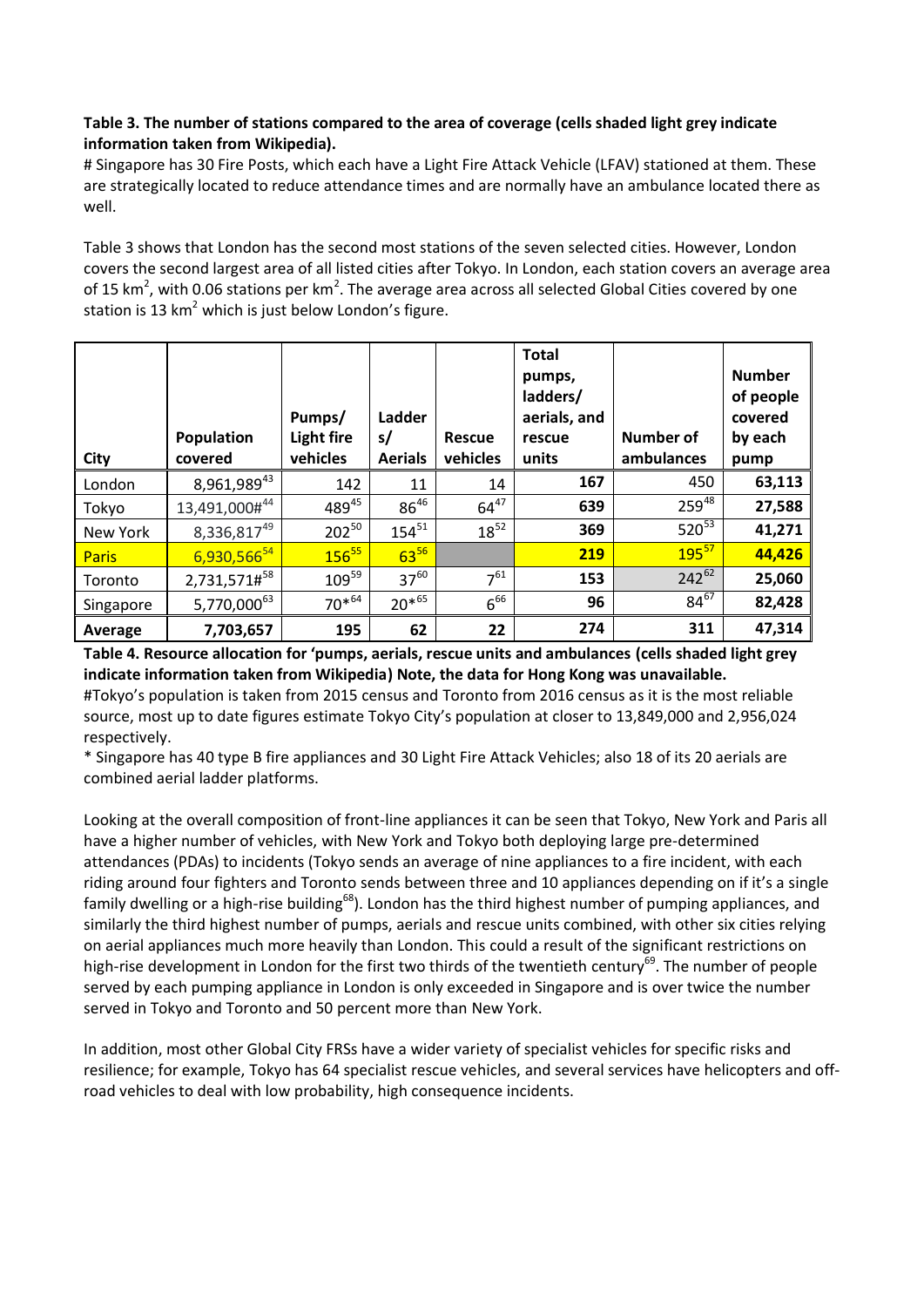### **Performance**

|              |                          |                  | <b>Number of</b> | <b>Number of</b> | <b>Number fire</b> |
|--------------|--------------------------|------------------|------------------|------------------|--------------------|
|              | Population               | <b>Number of</b> | fires per        | fire deaths      | deaths per         |
| City         | covered                  | fires (2019)     | 100,000 pop      | (2019)           | million pop        |
| London       | $8,961,989^{70}$         | 17,99371         | 204              | $37^{72}$        | 4.2                |
| Tokyo        | 13,491,000 <sup>73</sup> | $3.973^{74}$     | 29               | $86^{75}$        | 6.2                |
| New York     | 8,336,81776              | $22,984^{77}$    | 274              | $66^{78}$        | 7.8                |
| <b>Paris</b> | 6,930,56679              | $13,524^{80}$    | <b>195</b>       | $46^{81}$        | 6.6                |
| Toronto      | 2,731,57182              | $11,046\#^{83}$  | 75#              | $12^{84}$        | 4.3                |
| Hong Kong    | 7,509,200 <sup>85</sup>  | 37,30686         | 496              | $14^{87}$        | 1.9                |
| Singapore    | 5,77,000 <sup>88</sup>   | $4,060^{89}$     | 71               | 1 <sup>90</sup>  | 0.2                |
| Average      | 7,675,878                | 15,841           | 212              | 37               | 4.5                |

# **Table 5. Fires and fire deaths.**

#Figures taken from Ontario which has a population of 13,448,494.

The table above shows the number of fires in each city in 2019 and the number of fire deaths. It should be noted that there might be variations in the way that each city categorises fires and fire deaths, and as such this should be borne in mind when viewing the data. In general, the table shows that size of fire service is not necessarily related to the number of fires or the number of reported fire deaths that occur in that city. When compared to the other Global Cities, London has just below the average number of fires per 100,000 population and similarly around the average number of fire deaths per million population each year.

# **Conclusion**

Using either cost per head or percentage of GDP, the LFB is demonstrably a comparatively lean service, even considering that LFB, unlike most other global cites used in this report, does not provide an emergency medical response. It has been shown that the cost of the LAS and LFB combined is still lower compared to other Global Cities.

Additionally, this paper shows that a city's FRS budget is closely correlated to that city's GDP and, as well as a humanitarian life-saving service, a Global City's FRS can be considered an insurance policy against economic, social and reputational loss. London is currently ranked fifth in the world in GDP and predicted by 2035 to have the fourth<sup>91</sup> highest GDP in the world and as such its global significance is predicted to increase. It could be argued that as London's GDP increases, LFB's budget should continue to grow in proportion to London's economic output, in a similar way that the UK Defence budget is maintained at two percent of the UK GDP.

This research will be used to inform the work to develop the target operating model for the community risk management plan. Further work to develop aspects of this research may be commissioned as a result.

3 [https://en.wikipedia.org/wiki/Global\\_city](https://en.wikipedia.org/wiki/Global_city) (retrieved 7th January 2020)

5 <https://www.london-fire.gov.uk/media/3655/lfc-0133d-2019-20-budget.pdf> (retrieved 6th January 2020)

<sup>&</sup>lt;sup>1</sup> Global Power Index City 2020 [http://mori-m-foundation.or.jp/pdf/GPCI2020\\_summary.pdf](http://mori-m-foundation.or.jp/pdf/GPCI2020_summary.pdf) (retrieved 7th January 2020)

<sup>&</sup>lt;sup>2</sup> Global Power Index City 2020 [http://mori-m-foundation.or.jp/pdf/GPCI2020\\_summary.pdf](http://mori-m-foundation.or.jp/pdf/GPCI2020_summary.pdf) (retrieved 7th January 2020)

<sup>4</sup> [https://www.ons.gov.uk/peoplepopulationandcommunity/populationandmigration/populationestimates/datasets/po](https://www.ons.gov.uk/peoplepopulationandcommunity/populationandmigration/populationestimates/datasets/populationestimatesforukenglandandwalesscotlandandnorthernireland) [pulationestimatesforukenglandandwalesscotlandandnorthernireland](https://www.ons.gov.uk/peoplepopulationandcommunity/populationandmigration/populationestimates/datasets/populationestimatesforukenglandandwalesscotlandandnorthernireland) (retrieved 6th January 2020)

<sup>6</sup> <https://www.metro.tokyo.lg.jp/ENGLISH/ABOUT/HISTORY/history03.htm> (retrieved 7th January 2020)

<sup>&</sup>lt;sup>7</sup> [https://www.tfd.metro.tokyo.lg.jp/hp-soumuka/gyouseigaiyou\\_e/data/annual\\_report\\_2019\\_06.pdf](https://www.tfd.metro.tokyo.lg.jp/hp-soumuka/gyouseigaiyou_e/data/annual_report_2019_06.pdf) (retrieved 6th January 2020) – exchange rate used 0.0071 Japanese Yen to pounds

<sup>&</sup>lt;sup>8</sup> <https://www.census.gov/quickfacts/newyorkcitynewyork> (retrieved 7th January 2020)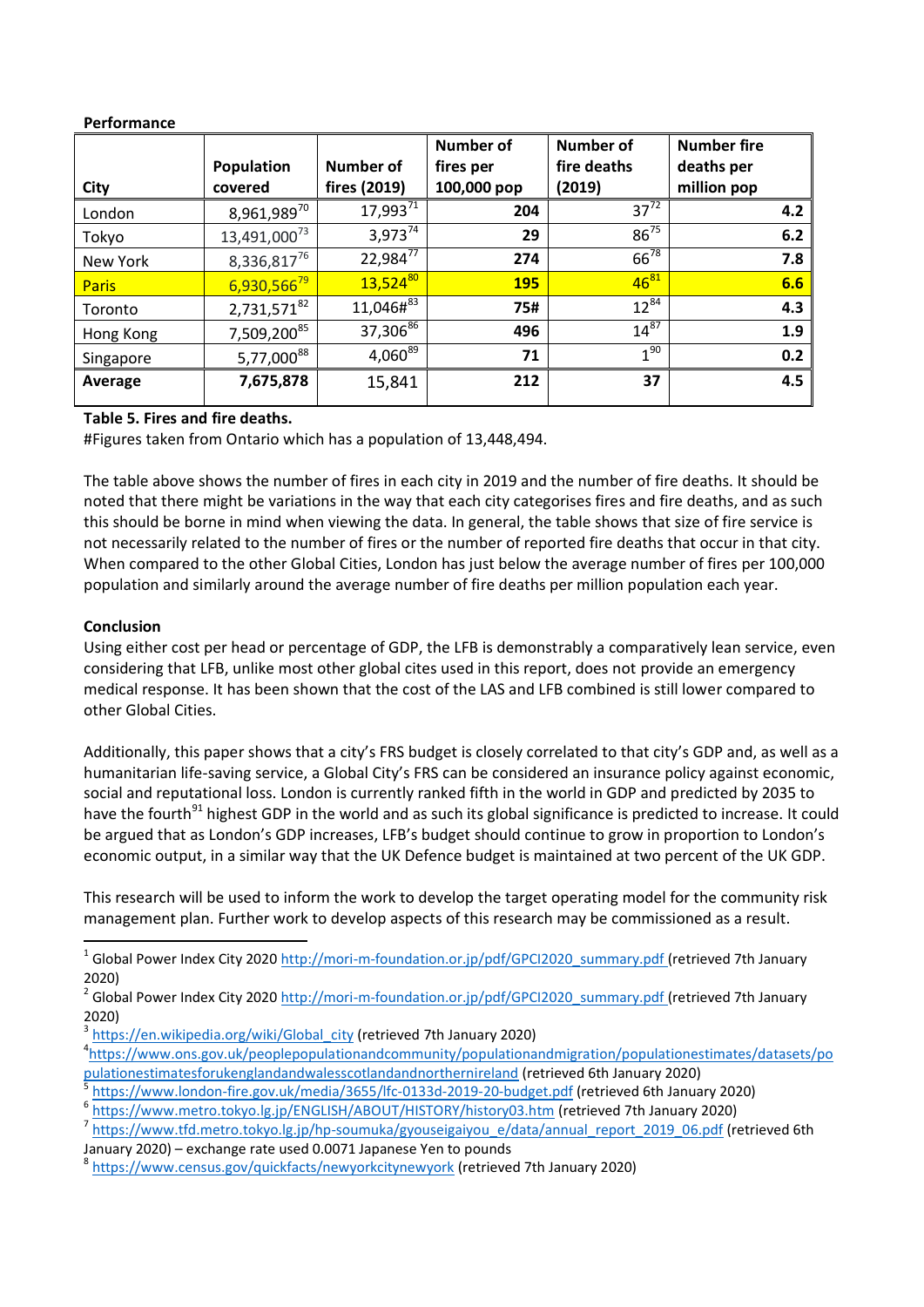9 <https://council.nyc.gov/budget/wp-content/uploads/sites/54/2020/05/FDNY-and-NYCEM-Budget-Note.pdf> (retrieved 6th January 2020) – exchange rate used 0.73 US dollars to pounds <sup>10</sup> Email from BSPP dated 21<sup>st</sup> January 2020  $11$  Email from BSPP dated 21st January 2020 <sup>12</sup> [https://www12.statcan.gc.ca/census-recensement/2016/dp](https://www12.statcan.gc.ca/census-recensement/2016/dp-%20pd/prof/details/Page.cfm?Lang=E&Geo1=CSD&Code1=3520005&Geo2=PR&Data=Count&B1=All)[pd/prof/details/Page.cfm?Lang=E&Geo1=CSD&Code1=3520005&Geo2=PR&Data=Count&B1=All](https://www12.statcan.gc.ca/census-recensement/2016/dp-%20pd/prof/details/Page.cfm?Lang=E&Geo1=CSD&Code1=3520005&Geo2=PR&Data=Count&B1=All) (retrieved 6th January 2020) 13 https://www.toronto.ca/legdocs/<u>mmis/2020/bu/bgrd/backgroundfile-141493.pdf</u> (retrieved 6th January 2020) – exchange rate used 0.58 Singapore dollars to pounds <sup>14</sup> <https://www.censtatd.gov.hk/hkstat/sub/bbs.jsp> (retrieved 6th January 2020) <sup>15</sup> <https://www.budget.gov.hk/2019/eng/pdf/head045.pdf> (retrieved 6th January 2020) – exchange rate used 0.094 Hing Kong dollars to pounds <sup>16</sup> <https://www.imf.org/en/Countries/SGP> (retrieved 12th January 2020) <sup>17</sup> [https://www.singaporebudget.gov.sg/docs/default-source/budget\\_2019/download/pdf/37-MHA-2019.pdf](https://www.singaporebudget.gov.sg/docs/default-source/budget_2019/download/pdf/37-MHA-2019.pdf) (retrieved 7th January 2020) <sup>18</sup> [https://www.ons.gov.uk/economy/grossdomesticproductgdp/bulletins/regionaleconomicactivitybygrossdomesticpr](https://www.ons.gov.uk/economy/grossdomesticproductgdp/bulletins/regionaleconomicactivitybygrossdomesticproductuk/1998to2018) [oductuk/1998to2018](https://www.ons.gov.uk/economy/grossdomesticproductgdp/bulletins/regionaleconomicactivitybygrossdomesticproductuk/1998to2018) (retrieved 6th January 2020) <sup>19</sup> <https://www.london-fire.gov.uk/media/3655/lfc-0133d-2019-20-budget.pdf> (retrieved 6th January 2020) <sup>20</sup> <https://www.metro.tokyo.lg.jp/ENGLISH/ABOUT/APPENDIX/appendix02.htm> (retrieved 7th January 2020) <sup>21</sup> [https://www.tfd.metro.tokyo.lg.jp/hp-soumuka/gyouseigaiyou\\_e/data/annual\\_report\\_2019\\_06.pdf](https://www.tfd.metro.tokyo.lg.jp/hp-soumuka/gyouseigaiyou_e/data/annual_report_2019_06.pdf) (retrieved 6th January 2020) – exchange rate used 0.0071 Japanese Yen to pounds <sup>22</sup> <https://www.statista.com/statistics/183808/gmp-of-the-20-biggest-metro-areas/> (retrieved 6th January 2020) 23<br><https://council.nyc.gov/budget/wp-content/uploads/sites/54/2020/05/FDNY-and-NYCEM-Budget-Note.pdf> (retrieved 6th January 2020) – exchange rate used 0.73 US dollars to pounds <sup>24</sup> <https://www150.statcan.gc.ca/t1/tbl1/en/tv.action?pid=3610046801> (retrieved 6th January 2020) 25 <https://www.toronto.ca/legdocs/mmis/2020/bu/bgrd/backgroundfile-141493.pdf> (retrieved 6th January 2020) – exchange rate used 0.58 Singapore dollars to pounds <sup>26</sup> <https://www.gov.hk/en/about/abouthk/facts.htm> (retrieved 7th January 2020) <sup>27</sup> <https://www.budget.gov.hk/2019/eng/pdf/head045.pdf> (retrieved 6th January 2020) – exchange rate used 0.094 Hong Kong dollars to pounds <sup>28</sup> <https://www.imf.org/en/Countries/SGP> (retrieved 12th January 2020) <sup>29</sup> [https://www.singaporebudget.gov.sg/docs/default-source/budget\\_2019/download/pdf/37-MHA-2019.pdf](https://www.singaporebudget.gov.sg/docs/default-source/budget_2019/download/pdf/37-MHA-2019.pdf) (retrieved 7th January 2020) <sup>30</sup> <https://data.london.gov.uk/dataset/land-area-and-population-density-ward-and-borough> (retrieved 7th January 2020) [https://www.tfd.metro.tokyo.lg.jp/hp-soumuka/gyouseigaiyou\\_e/index.html](https://www.tfd.metro.tokyo.lg.jp/hp-soumuka/gyouseigaiyou_e/index.html) (retrieved 6th January 2020) 32 https://www.mamiculous.ryong.jp/ENGLISH/ABOUT/APPENDIX/appendix02.htm (retrieved 7th January 2020) <sup>33</sup> [https://en.wikipedia.org/wiki/New\\_York\\_City\\_Fire\\_Department](https://en.wikipedia.org/wiki/New_York_City_Fire_Department) (retrieved 6th January 2020) <sup>34</sup> <https://www.census.gov/quickfacts/newyorkcitynewyork> (retrieved 7th January 2020) <sup>35</sup> Email from BSPP dated 21<sup>st</sup> January 2020 <sup>36</sup> Email from BSPP dated 21<sup>st</sup> January 2020 <sup>37</sup> [https://www.toronto.ca/community-people/public-safety-alerts/understanding-emergency-services/fire-station](https://www.toronto.ca/community-people/public-safety-alerts/understanding-emergency-services/fire-station-locations/)[locations/](https://www.toronto.ca/community-people/public-safety-alerts/understanding-emergency-services/fire-station-locations/) (retrieved 6th January 2020) [https://www12.statcan.gc.ca/census-recensement/2011/dp-pd/hlt-fst/pd-pl/Table-](https://www12.statcan.gc.ca/census-recensement/2011/dp-pd/hlt-fst/pd-pl/Table-Tableau.cfm?LANG=Eng&T=301&S=3&O=D)[Tableau.cfm?LANG=Eng&T=301&S=3&O=D](https://www12.statcan.gc.ca/census-recensement/2011/dp-pd/hlt-fst/pd-pl/Table-Tableau.cfm?LANG=Eng&T=301&S=3&O=D) (retrieved 6th January 2020) <sup>39</sup> [https://www.gov.hk/en/about/abouthk/factsheets/docs/fire\\_services.pdf](https://www.gov.hk/en/about/abouthk/factsheets/docs/fire_services.pdf) (retrieved 6th January 2020) <sup>40</sup> <https://www.gov.hk/en/about/abouthk/facts.htm> (retrieved 7th January 2020) <sup>41</sup> [https://www.scdf.gov.sg/docs/default-source/scdf-library/annual-reports/scdf\\_annual\\_report\\_fy19-20.pdf](https://www.scdf.gov.sg/docs/default-source/scdf-library/annual-reports/scdf_annual_report_fy19-20.pdf) (retrieved 12th January 2020) 42 [https://data.gov.sg/dataset/total-land-area-of-singapore?view\\_id=e6e37f25-01ef-4c23-a7cb-](https://data.gov.sg/dataset/total-land-area-of-singapore?view_id=e6e37f25-01ef-4c23-a7cb-5682ab5edb75&resource_id=f4bbfac9-c3ed-4f71-9b9a-238517b214ef)[5682ab5edb75&resource\\_id=f4bbfac9-c3ed-4f71-9b9a-238517b214ef](https://data.gov.sg/dataset/total-land-area-of-singapore?view_id=e6e37f25-01ef-4c23-a7cb-5682ab5edb75&resource_id=f4bbfac9-c3ed-4f71-9b9a-238517b214ef) (retrieved 12th January 2020) <sup>43</sup>[https://www.ons.gov.uk/peoplepopulationandcommunity/populationandmigration/populationestimates/datasets/po](https://www.ons.gov.uk/peoplepopulationandcommunity/populationandmigration/populationestimates/datasets/populationestimatesforukenglandandwalesscotlandandnorthernireland) [pulationestimatesforukenglandandwalesscotlandandnorthernireland](https://www.ons.gov.uk/peoplepopulationandcommunity/populationandmigration/populationestimates/datasets/populationestimatesforukenglandandwalesscotlandandnorthernireland) (retrieved 6th January 2020) <sup>44</sup> <https://www.metro.tokyo.lg.jp/ENGLISH/ABOUT/HISTORY/history03.htm> (retrieved 7th January 2020)

- <sup>45</sup> [https://www.tfd.metro.tokyo.lg.jp/hp-soumuka/gyouseigaiyou\\_e/index.html](https://www.tfd.metro.tokyo.lg.jp/hp-soumuka/gyouseigaiyou_e/index.html) (retrieved 6th January 2020)
- <sup>46</sup> [https://www.tfd.metro.tokyo.lg.jp/hp-soumuka/gyouseigaiyou\\_e/index.html](https://www.tfd.metro.tokyo.lg.jp/hp-soumuka/gyouseigaiyou_e/index.html) (retrieved 6th January 2020)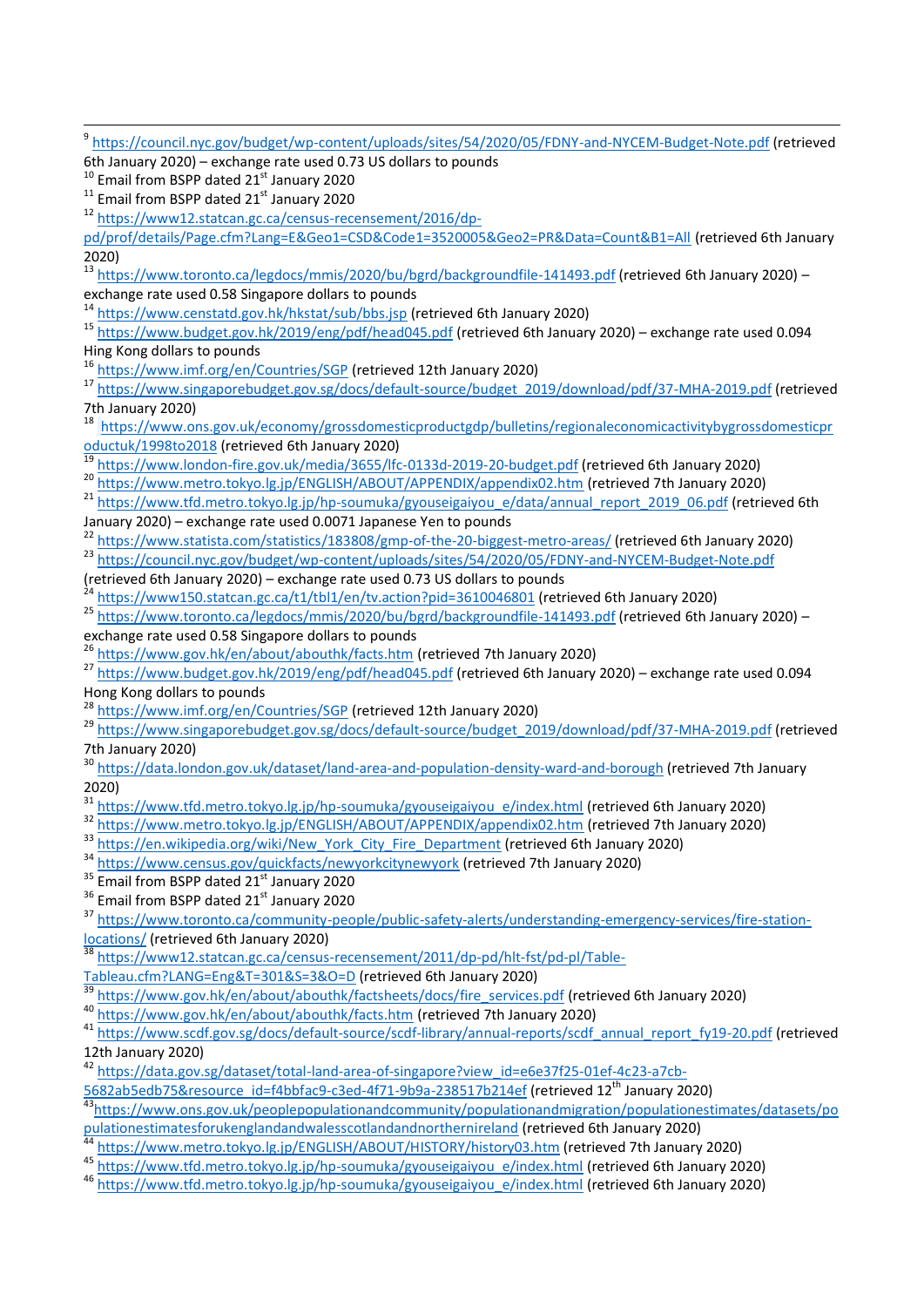<sup>47</sup> [https://www.tfd.metro.tokyo.lg.jp/hp-soumuka/gyouseigaiyou\\_e/index.html](https://www.tfd.metro.tokyo.lg.jp/hp-soumuka/gyouseigaiyou_e/index.html) (retrieved 6th January 2020)

- 48 [https://www.tfd.metro.tokyo.lg.jp/hp-soumuka/gyouseigaiyou\\_e/index.html](https://www.tfd.metro.tokyo.lg.jp/hp-soumuka/gyouseigaiyou_e/index.html) (retrieved 12th January 2020)
- <sup>49</sup> <https://www.census.gov/quickfacts/newyorkcitynewyork> (retrieved 7th January 2020)
- <sup>50</sup> <https://www1.nyc.gov/site/operations/performance/fleet-report.page> (retrieved 6th January 2020)
- 51 <https://www1.nyc.gov/site/operations/performance/fleet-report.page> (retrieved 6th January 2020)

<sup>52</sup> Griffiths, J 2012. Fire Department of New York – an Operational Reference. Ninth Edition. FDNY Foundation, New York.

<sup>53</sup> <https://www1.nyc.gov/site/operations/performance/fleet-report.page> (retrieved 12th January 2020)

54 Email from BSPP dated 21<sup>st</sup> January 2020

- <sup>55</sup> Email from BSPP dated 21<sup>st</sup> January 2020
- $<sup>56</sup>$  Email from BSPP dated 21 $<sup>st</sup>$  January 2020</sup></sup>
- $57$  Email from BSPP dated 21 $^{\rm st}$  January 2020
- <sup>58</sup> [https://www12.statcan.gc.ca/census-recensement/2016/dp-](https://www12.statcan.gc.ca/census-recensement/2016/dp-%20pd/prof/details/Page.cfm?Lang=E&Geo1=CSD&Code1=3520005&Geo2=PR&Data=Count&B1=All)

[pd/prof/details/Page.cfm?Lang=E&Geo1=CSD&Code1=3520005&Geo2=PR&Data=Count&B1=All](https://www12.statcan.gc.ca/census-recensement/2016/dp-%20pd/prof/details/Page.cfm?Lang=E&Geo1=CSD&Code1=3520005&Geo2=PR&Data=Count&B1=All) (retrieved 6th January 2020)

59 [https://www.toronto.ca/wp-content/uploads/2019/04/8e80-A1902231\\_TFSAnnualReport2018\\_WEB.pdf](https://www.toronto.ca/wp-content/uploads/2019/04/8e80-A1902231_TFSAnnualReport2018_WEB.pdf) (retrieved 6th January 2020)

<sup>60</sup> [https://www.toronto.ca/wp-content/uploads/2019/04/8e80-A1902231\\_TFSAnnualReport2018\\_WEB.pdf](https://www.toronto.ca/wp-content/uploads/2019/04/8e80-A1902231_TFSAnnualReport2018_WEB.pdf) (retrieved 6th January 2020)

<sup>61</sup> [https://www.toronto.ca/wp-content/uploads/2019/04/8e80-A1902231\\_TFSAnnualReport2018\\_WEB.pdf](https://www.toronto.ca/wp-content/uploads/2019/04/8e80-A1902231_TFSAnnualReport2018_WEB.pdf) (retrieved 6th January 2020)

- <sup>62</sup> [https://en.wikipedia.org/wiki/Toronto\\_Paramedic\\_Services](https://en.wikipedia.org/wiki/Toronto_Paramedic_Services) (retrieved 12th January 2020)
- <sup>63</sup> <https://www.imf.org/en/Countries/SGP> (retrieved 12th January 2020)
- $64$  Email from SCDF dated  $14<sup>th</sup>$  January 2020
- $65$  Email from SCDF dated  $14<sup>th</sup>$  January 2020
- <sup>66</sup> Email from SCDF dated 14<sup>th</sup> January 2020
- $67$  Email from SCDF dated  $14<sup>th</sup>$  January 2020

<sup>68</sup> [https://www.nfpa.org/assets/files/AboutTheCodes/1710/1710\\_Tip\\_Sheet\\_2016\\_edition.pdf.pdf](https://www.nfpa.org/assets/files/AboutTheCodes/1710/1710_Tip_Sheet_2016_edition.pdf.pdf) (retrieved 8th January 2020)

<sup>69</sup> [https://hes32-](https://hes32-ctp.trendmicro.com/wis/clicktime/v1/query?url=https%3a%2f%2fwww.dalaric.com%2fthe%2dlondon%2dskyline%2f&umid=306d5ebe-c14d-49fe-aec4-8a8d79059b61&auth=eb307c54eb70905f0cc41c69e0499be51aa4b479-d32c9c0b2dec90ce3fc3a8001e416d572e756450)

[ctp.trendmicro.com:443/wis/clicktime/v1/query?url=https%3a%2f%2fwww.dalaric.com%2fthe%2dlondon%2dskyline%](https://hes32-ctp.trendmicro.com/wis/clicktime/v1/query?url=https%3a%2f%2fwww.dalaric.com%2fthe%2dlondon%2dskyline%2f&umid=306d5ebe-c14d-49fe-aec4-8a8d79059b61&auth=eb307c54eb70905f0cc41c69e0499be51aa4b479-d32c9c0b2dec90ce3fc3a8001e416d572e756450) [2f&umid=306d5ebe-c14d-49fe-aec4-8a8d79059b61&auth=eb307c54eb70905f0cc41c69e0499be51aa4b479-](https://hes32-ctp.trendmicro.com/wis/clicktime/v1/query?url=https%3a%2f%2fwww.dalaric.com%2fthe%2dlondon%2dskyline%2f&umid=306d5ebe-c14d-49fe-aec4-8a8d79059b61&auth=eb307c54eb70905f0cc41c69e0499be51aa4b479-d32c9c0b2dec90ce3fc3a8001e416d572e756450)

[d32c9c0b2dec90ce3fc3a8001e416d572e756450](https://hes32-ctp.trendmicro.com/wis/clicktime/v1/query?url=https%3a%2f%2fwww.dalaric.com%2fthe%2dlondon%2dskyline%2f&umid=306d5ebe-c14d-49fe-aec4-8a8d79059b61&auth=eb307c54eb70905f0cc41c69e0499be51aa4b479-d32c9c0b2dec90ce3fc3a8001e416d572e756450) (retrieved 7th January 2020)

70[https://www.ons.gov.uk/peoplepopulationandcommunity/populationandmigration/populationestimates/datasets/po](https://www.ons.gov.uk/peoplepopulationandcommunity/populationandmigration/populationestimates/datasets/populationestimatesforukenglandandwalesscotlandandnorthernireland) [pulationestimatesforukenglandandwalesscotlandandnorthernireland](https://www.ons.gov.uk/peoplepopulationandcommunity/populationandmigration/populationestimates/datasets/populationestimatesforukenglandandwalesscotlandandnorthernireland) (retrieved 6th January 2020)

- <sup>71</sup> <https://data.london.gov.uk/dataset/lfb-fires-in-london-1966-2019---fire-facts> (retrieved 7th January 2020)
- <sup>72</sup> <https://data.london.gov.uk/dataset/fire-facts--fire-deaths-in-greater-london> (retrieved 7th January 2020)
- <sup>73</sup> <https://www.metro.tokyo.lg.jp/ENGLISH/ABOUT/HISTORY/history03.htm> (retrieved 7th January 2020)
- <sup>74</sup> [https://www.tfd.metro.tokyo.lg.jp/hp-soumuka/gyouseigaiyou\\_e/index.html](https://www.tfd.metro.tokyo.lg.jp/hp-soumuka/gyouseigaiyou_e/index.html) (retrieved 7th January 2020)
- 75 [https://www.tfd.metro.tokyo.lg.jp/hp-soumuka/gyouseigaiyou\\_e/index.html](https://www.tfd.metro.tokyo.lg.jp/hp-soumuka/gyouseigaiyou_e/index.html) (retrieved 7th January 2020)

<sup>76</sup> <https://www.census.gov/quickfacts/newyorkcitynewyork> (retrieved 7th January 2020)

<sup>77</sup> <https://www1.nyc.gov/site/911reporting/reports/end-to-end-detail.page> (retrieved 7th January 2020)

<sup>78</sup> <https://www1.nyc.gov/site/fdny/news/fa0121/fire-commissioner-nigro-5-decrease-fire-deaths-2020#/0> (retrieved 7th January 2020)

 $^{79}$  Email from BSPP dated 21 $^{st}$  January 2020

80 Email from BSPP dated 21<sup>st</sup> January 2020

- $81$  Email from BSPP dated 21st January 2020
- <sup>82</sup> [https://www12.statcan.gc.ca/census-recensement/2016/dp-](https://www12.statcan.gc.ca/census-recensement/2016/dp-%20pd/prof/details/Page.cfm?Lang=E&Geo1=CSD&Code1=3520005&Geo2=PR&Data=Count&B1=All)

[pd/prof/details/Page.cfm?Lang=E&Geo1=CSD&Code1=3520005&Geo2=PR&Data=Count&B1=All](https://www12.statcan.gc.ca/census-recensement/2016/dp-%20pd/prof/details/Page.cfm?Lang=E&Geo1=CSD&Code1=3520005&Geo2=PR&Data=Count&B1=All) (retrieved 6th January 2020)

<sup>83</sup>[https://www.mcscs.jus.gov.on.ca/english/FireMarshal/MediaRelationsandResources/FireStatistics/OntarioFires/AllFir](https://www.mcscs.jus.gov.on.ca/english/FireMarshal/MediaRelationsandResources/FireStatistics/OntarioFires/AllFireIncidents/stats_all_fires.html) elncidents/stats\_all\_fires.html (retrieved 12th January 2020)

<sup>84</sup> [https://www.toronto.ca/wp-content/uploads/2019/04/8e80-A1902231\\_TFSAnnualReport2018\\_WEB.pdf](https://www.toronto.ca/wp-content/uploads/2019/04/8e80-A1902231_TFSAnnualReport2018_WEB.pdf) (retrieved 7th January 2020)

<sup>85</sup> <https://www.censtatd.gov.hk/hkstat/sub/bbs.jsp> (retrieved 6th January 2020)

86 [https://www.gov.hk/en/about/abouthk/factsheets/docs/fire\\_services.pdf](https://www.gov.hk/en/about/abouthk/factsheets/docs/fire_services.pdf) (retrieved 7th January 2020)